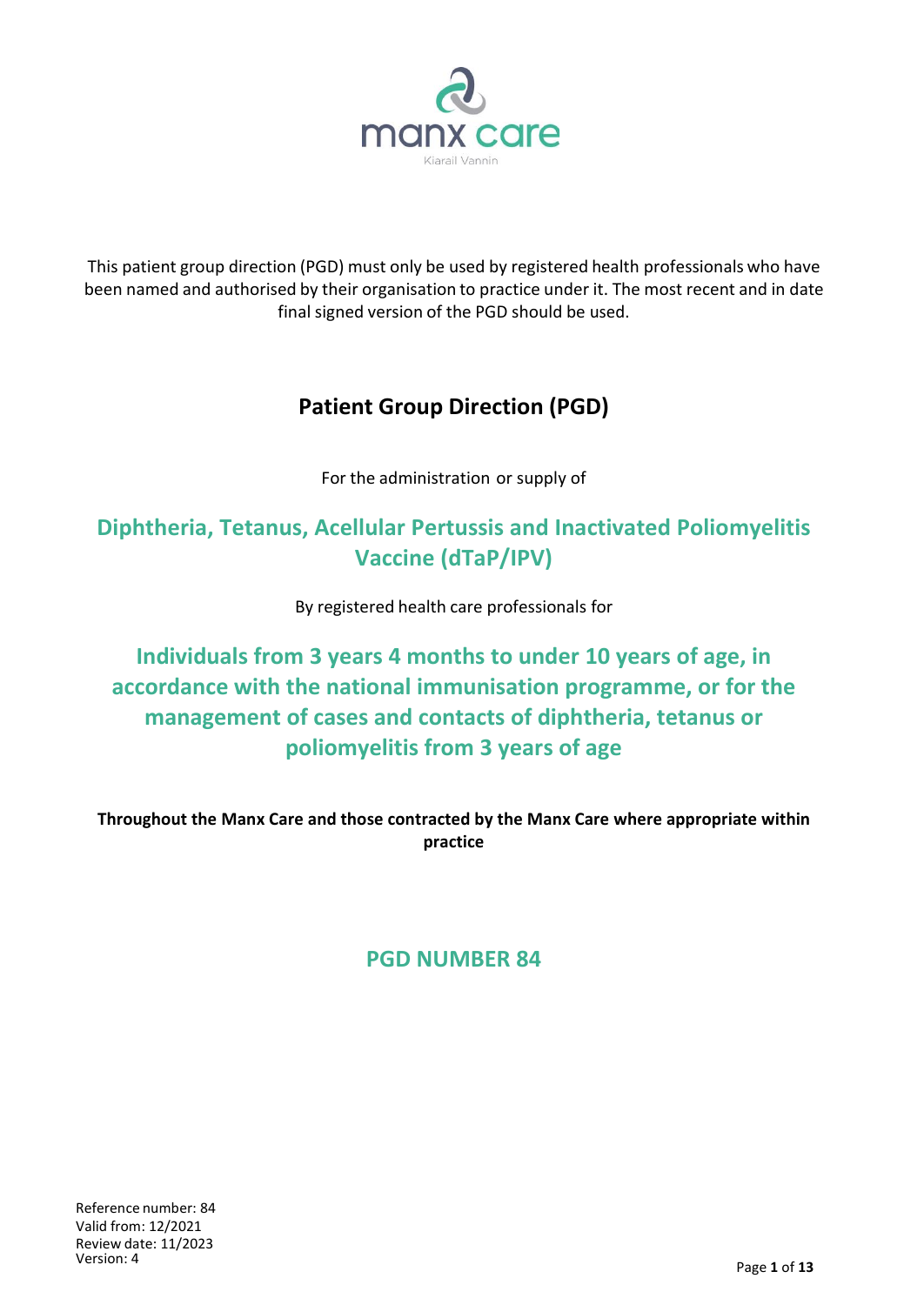### **1. Change history**

| <b>Version</b><br>number | <b>Change details</b>                                                                                                                                                                                                                                                                                                                                                                                                                                                                                                                                                                                                                                                                                              | <b>Date</b> |
|--------------------------|--------------------------------------------------------------------------------------------------------------------------------------------------------------------------------------------------------------------------------------------------------------------------------------------------------------------------------------------------------------------------------------------------------------------------------------------------------------------------------------------------------------------------------------------------------------------------------------------------------------------------------------------------------------------------------------------------------------------|-------------|
| V01.00                   | New PHE PGD template                                                                                                                                                                                                                                                                                                                                                                                                                                                                                                                                                                                                                                                                                               | 15/12/2015  |
| V02.00                   | DTaP/IPV PGD routine review and amended to:<br>include vaccination in line with recommendations for<br>$\bullet$<br>the management of diphtheria or polio<br>remove exclusions regarding timing of previous<br>$\bullet$<br>vaccination (see dose section for schedules)<br>remove exclusions relating to neurological conditions<br>٠<br>and encephalopathy and relevant advice moved to the<br>cautions section<br>update off-label section in relation to amended exclusions<br>$\bullet$<br>update dose section with management of cases and<br>$\bullet$<br>contacts of polio and diphtheria<br>include minor rewording, layout and formatting changes<br>٠<br>for clarity and consistency with other PHE PGD | 29/09/2017  |
| V03.00                   | dTaP/IPV PGD routine review and amended to:<br>removed the DTaP/IPV (Infanrix®-IPV) product as not<br>$\bullet$<br>currently marketed in the UK<br>include Boostrix®-IPV<br>$\bullet$<br>include individuals identified by an Outbreak Control Team<br>$\bullet$<br>for immunisation in response to a school/nursery pertussis<br>outbreak<br>include minor rewording, layout and formatting changes<br>for clarity and consistency with other PHE PGDs                                                                                                                                                                                                                                                            | 22/10/2019  |
| V04.00                   | dTaP/IPV PGD routine review and amended to:<br>update off-label section<br>$\bullet$<br>rebrand from PHE to UKHSA and include minor rewording,<br>$\bullet$<br>layout and formatting changes for clarity and consistency<br>with other PHE PGDs                                                                                                                                                                                                                                                                                                                                                                                                                                                                    | 20/10/2021  |

#### **2. Medicines practice guideline 2: Patient group directions**

Refer to the relevant sections of NICE medicines practice guideline 2: *Patient group directions* as stated in the blank template notes. For further information about PGD signatories, see the NHS and Manx Care PGD website FAQs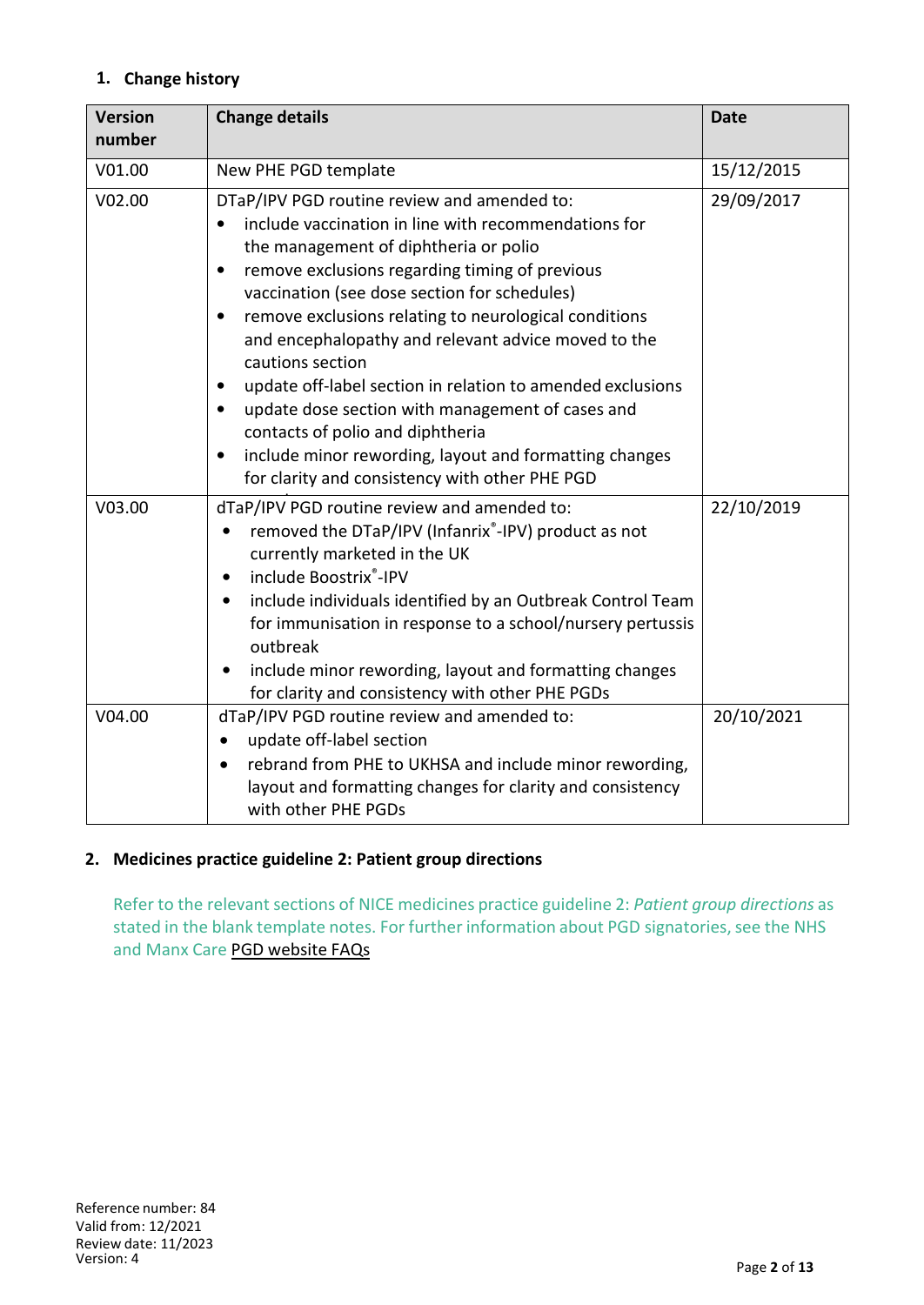#### **3. PGD development**

Refer to the NICE PGD competency framework for people developing PGDs

| Job Title & organisation           | <b>Name</b> | <b>Signature</b> | Date |
|------------------------------------|-------------|------------------|------|
| Author of the PGD                  |             |                  |      |
| Member of the PGD<br>working group |             |                  |      |

#### **4. PGD authorisation**

Refer to the NICE PGD competency framework for people authorising PGDs

| <b>Job Title</b>                                             | <b>Name</b> | Signature | <b>Date</b> |
|--------------------------------------------------------------|-------------|-----------|-------------|
| <b>Medical Director</b>                                      |             |           |             |
| Chief Pharmacist/<br><b>Pharmaceutical Adviser</b>           |             |           |             |
| Senior Paramedic                                             |             |           |             |
| Director of Nursing                                          |             |           |             |
| <b>GP Adviser</b>                                            |             |           |             |
| Senior Microbiologist<br>(if PGD contains<br>antimicrobials) |             |           |             |

#### **5. PGD adoption by the provider**

Refer to the NICE PGD competency framework for people authorising PGDs

| Job title and organisation | <b>Signature</b> | <b>Date</b> | Applicable or not<br>applicable to area |
|----------------------------|------------------|-------------|-----------------------------------------|
|                            |                  |             |                                         |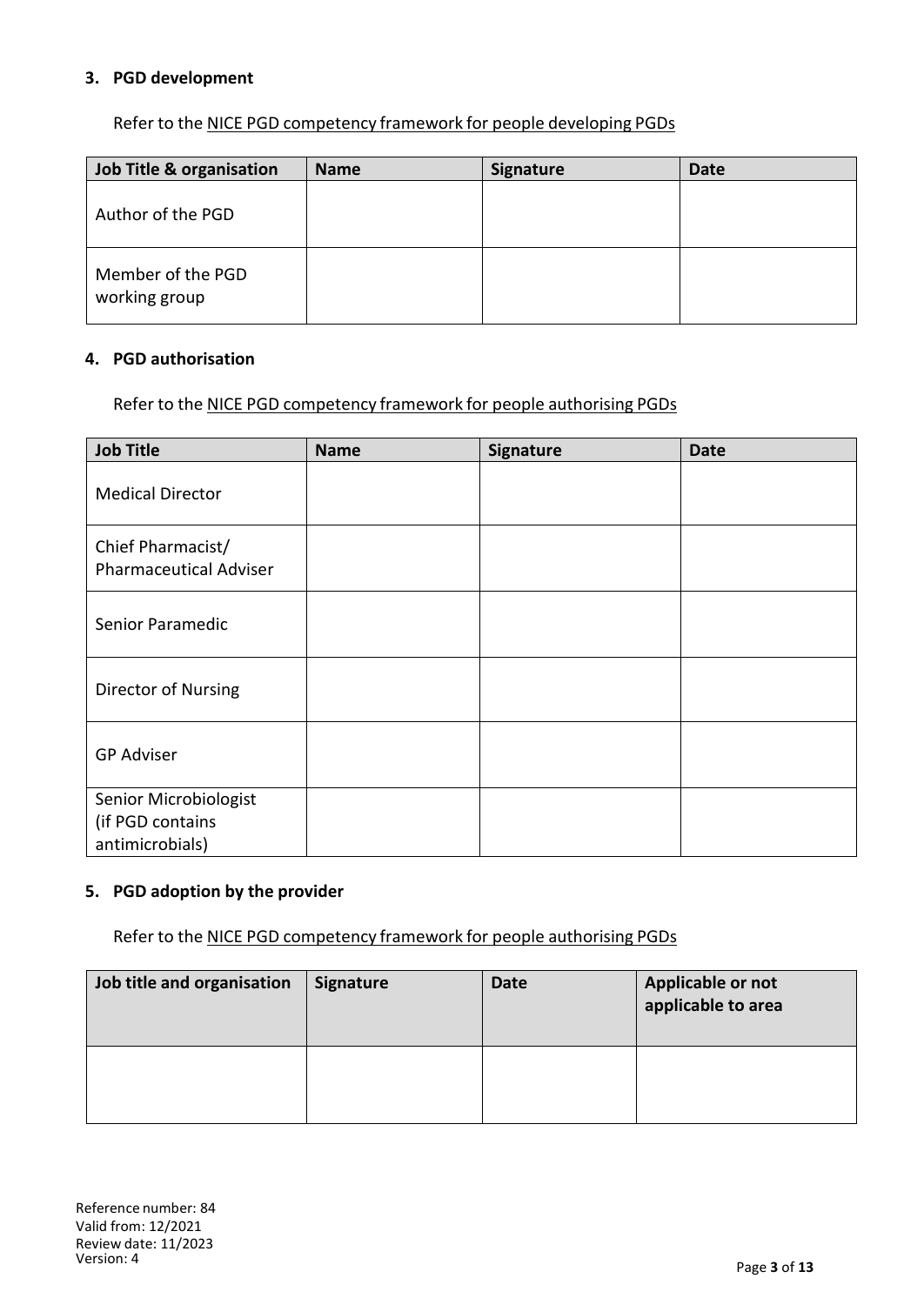### **6. Training and competency of registered healthcare professionals, employed or contracted by the Manx Care, GP practice or Hospice**

|                                                        | Requirements of registered Healthcare professionals working<br>under the PGD                                                                                                                                                                                                                                                                                                                                                                                                                                                                                                                                                                                                                                                                                                                                                             |
|--------------------------------------------------------|------------------------------------------------------------------------------------------------------------------------------------------------------------------------------------------------------------------------------------------------------------------------------------------------------------------------------------------------------------------------------------------------------------------------------------------------------------------------------------------------------------------------------------------------------------------------------------------------------------------------------------------------------------------------------------------------------------------------------------------------------------------------------------------------------------------------------------------|
| <b>Qualifications and</b><br>professional registration | Registered healthcare professionals, working within or<br>$\bullet$<br>contracted by the Manx Care, GP practice or Hospice who are<br>permitted staff groups outlined within the current PGD policy<br>Pharmacists must be practising in Manx Care authorised<br>$\bullet$<br>premises i.e. contracted pharmacy premises                                                                                                                                                                                                                                                                                                                                                                                                                                                                                                                 |
|                                                        | <b>Additionally practitioners:</b><br>must be familiar with the vaccine product and alert to changes<br>in the Summary of Product Characteristics (SPC), Immunisation<br>Against Infectious Disease ('The Green Book'), and national<br>and local immunisation programmes<br>must have undertaken training appropriate to this PGD as<br>٠<br>required by local policy and in line with the National<br>Minimum Standards and Core Curriculum for Immunisation<br>Training<br>must be competent to undertake immunisation and to<br>٠<br>discuss issues related to immunisation<br>must be competent in the handling and storage of vaccines,<br>and management of the 'cold chain'<br>must be competent in the recognition and management<br>$\bullet$<br>of anaphylaxis<br>Practitioners must ensure they are up to date with relevant |
|                                                        | issues and clinical skills relating to immunisation and                                                                                                                                                                                                                                                                                                                                                                                                                                                                                                                                                                                                                                                                                                                                                                                  |

Refer to the NICE PGD competency framework for health professionals using PGDs

|                         | issues and clinical skills relating to immunisation and                                                                                                                                                                                                                                    |  |  |
|-------------------------|--------------------------------------------------------------------------------------------------------------------------------------------------------------------------------------------------------------------------------------------------------------------------------------------|--|--|
|                         | management of anaphylaxis, with evidence of appropriate                                                                                                                                                                                                                                    |  |  |
|                         | Continued Professional Development (CPD)                                                                                                                                                                                                                                                   |  |  |
| <b>Initial training</b> | Knowledge of current guidelines and the administration of the<br>drug specified in this PGD/BNF and of the inclusion and<br>exclusion criteria<br>Training which enables the practitioner to make a clinical<br>assessment to establish the need for the medication covered<br>by this PGD |  |  |
|                         | Local training in the use of PGDs                                                                                                                                                                                                                                                          |  |  |
| Competency              | Staff will be assessed on their knowledge of drugs and clinical                                                                                                                                                                                                                            |  |  |
| assessment              | assessment as part the competency framework for registered                                                                                                                                                                                                                                 |  |  |
|                         | health professionals using PGDs                                                                                                                                                                                                                                                            |  |  |
| Ongoing training and    | The registered health care professionals should make sure they are                                                                                                                                                                                                                         |  |  |
| competency              | aware of any changes to the recommendations for this                                                                                                                                                                                                                                       |  |  |
|                         | medication; it is the responsibility of the registered health care                                                                                                                                                                                                                         |  |  |
|                         | professionals to keep up to date with continuing professional                                                                                                                                                                                                                              |  |  |
|                         | development. PGD updates will be held every two years                                                                                                                                                                                                                                      |  |  |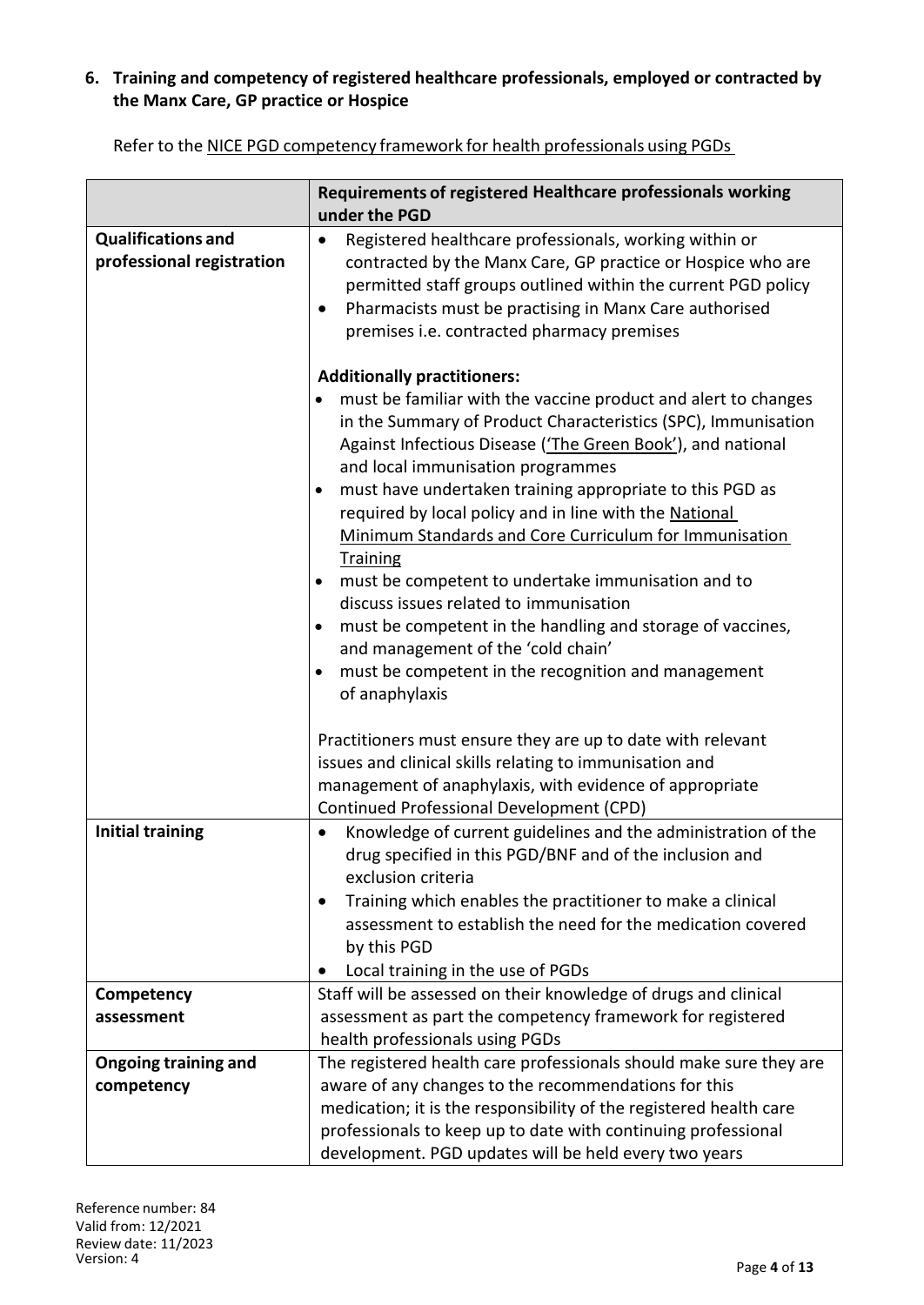### **7. Clinical Conditions**

| <b>Clinical condition or</b>        | Indicated for the active immunisation of individuals from 3 years for  |  |  |
|-------------------------------------|------------------------------------------------------------------------|--|--|
| situation to which this             | the prevention of diphtheria, tetanus, pertussis and poliomyelitis, in |  |  |
| <b>PGD applies</b>                  | accordance with the national immunisation programme and                |  |  |
|                                     | recommendations given in Chapter 15, Chapter 24, Chapter 26 and        |  |  |
|                                     | Chapter 30 of Immunisation Against Infectious Disease: the 'Green      |  |  |
|                                     | Book' and associated disease management guidelines (see Dose and       |  |  |
|                                     | frequency of administration section)                                   |  |  |
| <b>Inclusion criteria</b>           | Individuals from 3 years 4 months to under 10 years of age who:        |  |  |
|                                     | require a booster following a primary course of immunisation           |  |  |
|                                     | against diphtheria, tetanus, pertussis and poliomyelitis (this         |  |  |
|                                     | booster is usually offered from 3 years 4 months of age)               |  |  |
|                                     |                                                                        |  |  |
|                                     | Individuals from 3 years of age (see Additional information            |  |  |
|                                     | regarding individuals over 10 years) who:                              |  |  |
|                                     | have a tetanus-prone wound and tetanus immunisation is                 |  |  |
|                                     | recommended in accordance with Guidance on the management              |  |  |
|                                     | of suspected tetanus cases and on the assessment and                   |  |  |
|                                     | management of tetanus-prone wounds or tetanus boosters are             |  |  |
|                                     | due soon and it is convenient to give now (see the 'Green Book'        |  |  |
|                                     | Chapter 30)                                                            |  |  |
|                                     | require vaccination in line with recommendations for the               |  |  |
|                                     | management of cases and contacts of diphtheria or polio                |  |  |
|                                     | are identified by an Outbreak Control Team for immunisation in         |  |  |
|                                     | response to a school/nursery pertussis outbreak, in accordance         |  |  |
|                                     | with the Guidelines for the Public Health Management of                |  |  |
|                                     | Pertussis in England                                                   |  |  |
| Criteria for exclusion <sup>1</sup> | Individuals for whom no valid consent has been received.               |  |  |
|                                     | Individuals who:                                                       |  |  |
|                                     | have had a confirmed anaphylactic reaction to a previous dose of       |  |  |
|                                     |                                                                        |  |  |
|                                     | diphtheria, tetanus, pertussis or poliomyelitis containing vaccine,    |  |  |
|                                     | including any conjugate vaccines where diphtheria or tetanus           |  |  |
|                                     | toxoid is used in the conjugate                                        |  |  |
|                                     | have had a confirmed anaphylactic reaction to any component of         |  |  |
|                                     | the vaccine or residual products from manufacture, these may           |  |  |
|                                     | include formaldehyde, glutaraldehyde, streptomycin, neomycin,          |  |  |
|                                     | polymyxin and bovine serum albumin (refer to relevant SPC)             |  |  |
|                                     | have not yet completed primary immunisation with three doses           |  |  |
|                                     | of diphtheria, tetanus, pertussis and poliomyelitis antigen unless     |  |  |
|                                     | recommended by an Outbreak Control Team                                |  |  |
|                                     | are suffering from acute severe febrile illness (the presence of a     |  |  |
|                                     | minor infection is not a contraindication for immunisation)            |  |  |

 $\overline{a}$ 

<sup>1</sup> Exclusion under this Patient Group Direction does not necessarily mean the medication is contraindicated, but it would be outside its remit and another form of authorisation will be required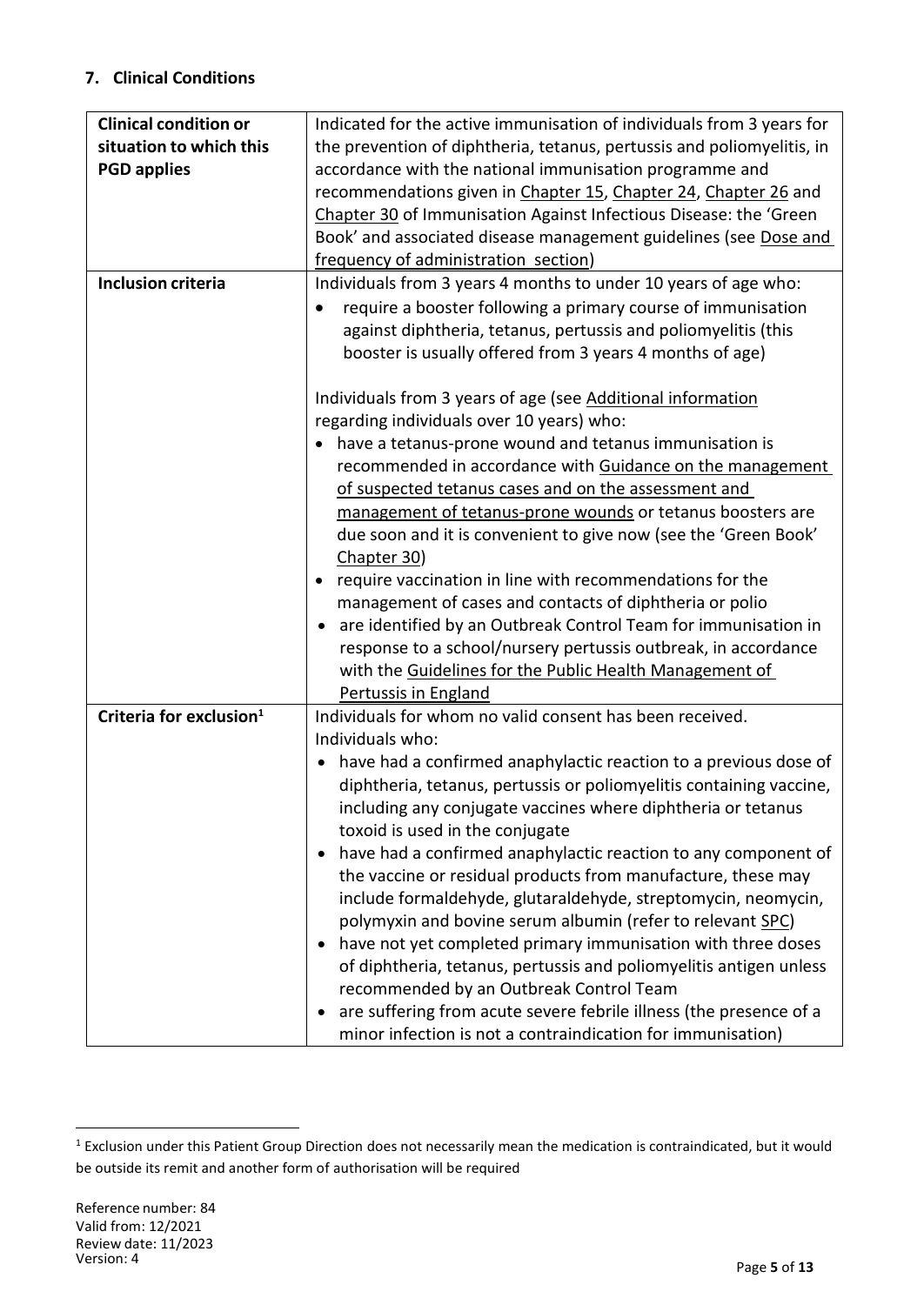| relevant action to be<br>previous immunisation with pertussis containing vaccine,<br>taken)<br>immunisation should continue as recommended if a cause was<br>identified, or the child recovered within 24 hours. However, if no<br>underlying cause was found and the child did not recover<br>completely within 24 hours, further immunisation should be<br>deferred until the condition is stable.<br>The presence of a neurological condition is not a contraindication<br>to immunisation but if there is evidence of current neurological<br>deterioration, deferral of vaccination may be considered, to<br>avoid incorrect attribution of any change in the underlying<br>condition. The risk of such deferral should be balanced against<br>the risk of the preventable infection, and vaccination should be<br>promptly given once the diagnosis and/or the expected course of<br>the condition becomes clear<br>If a child has experienced encephalopathy or encephalitis within<br>seven days of immunisation, it is unlikely that these conditions<br>will have been caused by the vaccine and they should be<br>investigated by a specialist. If a cause is identified or the child<br>recovered within seven days, immunisation should proceed as<br>recommended. In children where no underlying cause was found<br>and the child did not recover completely within seven days,<br>immunisation should be deferred until the condition has |
|-----------------------------------------------------------------------------------------------------------------------------------------------------------------------------------------------------------------------------------------------------------------------------------------------------------------------------------------------------------------------------------------------------------------------------------------------------------------------------------------------------------------------------------------------------------------------------------------------------------------------------------------------------------------------------------------------------------------------------------------------------------------------------------------------------------------------------------------------------------------------------------------------------------------------------------------------------------------------------------------------------------------------------------------------------------------------------------------------------------------------------------------------------------------------------------------------------------------------------------------------------------------------------------------------------------------------------------------------------------------------------------------------------------------------------------------------------------|
|                                                                                                                                                                                                                                                                                                                                                                                                                                                                                                                                                                                                                                                                                                                                                                                                                                                                                                                                                                                                                                                                                                                                                                                                                                                                                                                                                                                                                                                           |
|                                                                                                                                                                                                                                                                                                                                                                                                                                                                                                                                                                                                                                                                                                                                                                                                                                                                                                                                                                                                                                                                                                                                                                                                                                                                                                                                                                                                                                                           |
|                                                                                                                                                                                                                                                                                                                                                                                                                                                                                                                                                                                                                                                                                                                                                                                                                                                                                                                                                                                                                                                                                                                                                                                                                                                                                                                                                                                                                                                           |
|                                                                                                                                                                                                                                                                                                                                                                                                                                                                                                                                                                                                                                                                                                                                                                                                                                                                                                                                                                                                                                                                                                                                                                                                                                                                                                                                                                                                                                                           |
|                                                                                                                                                                                                                                                                                                                                                                                                                                                                                                                                                                                                                                                                                                                                                                                                                                                                                                                                                                                                                                                                                                                                                                                                                                                                                                                                                                                                                                                           |
|                                                                                                                                                                                                                                                                                                                                                                                                                                                                                                                                                                                                                                                                                                                                                                                                                                                                                                                                                                                                                                                                                                                                                                                                                                                                                                                                                                                                                                                           |
|                                                                                                                                                                                                                                                                                                                                                                                                                                                                                                                                                                                                                                                                                                                                                                                                                                                                                                                                                                                                                                                                                                                                                                                                                                                                                                                                                                                                                                                           |
|                                                                                                                                                                                                                                                                                                                                                                                                                                                                                                                                                                                                                                                                                                                                                                                                                                                                                                                                                                                                                                                                                                                                                                                                                                                                                                                                                                                                                                                           |
|                                                                                                                                                                                                                                                                                                                                                                                                                                                                                                                                                                                                                                                                                                                                                                                                                                                                                                                                                                                                                                                                                                                                                                                                                                                                                                                                                                                                                                                           |
|                                                                                                                                                                                                                                                                                                                                                                                                                                                                                                                                                                                                                                                                                                                                                                                                                                                                                                                                                                                                                                                                                                                                                                                                                                                                                                                                                                                                                                                           |
|                                                                                                                                                                                                                                                                                                                                                                                                                                                                                                                                                                                                                                                                                                                                                                                                                                                                                                                                                                                                                                                                                                                                                                                                                                                                                                                                                                                                                                                           |
|                                                                                                                                                                                                                                                                                                                                                                                                                                                                                                                                                                                                                                                                                                                                                                                                                                                                                                                                                                                                                                                                                                                                                                                                                                                                                                                                                                                                                                                           |
|                                                                                                                                                                                                                                                                                                                                                                                                                                                                                                                                                                                                                                                                                                                                                                                                                                                                                                                                                                                                                                                                                                                                                                                                                                                                                                                                                                                                                                                           |
|                                                                                                                                                                                                                                                                                                                                                                                                                                                                                                                                                                                                                                                                                                                                                                                                                                                                                                                                                                                                                                                                                                                                                                                                                                                                                                                                                                                                                                                           |
|                                                                                                                                                                                                                                                                                                                                                                                                                                                                                                                                                                                                                                                                                                                                                                                                                                                                                                                                                                                                                                                                                                                                                                                                                                                                                                                                                                                                                                                           |
|                                                                                                                                                                                                                                                                                                                                                                                                                                                                                                                                                                                                                                                                                                                                                                                                                                                                                                                                                                                                                                                                                                                                                                                                                                                                                                                                                                                                                                                           |
|                                                                                                                                                                                                                                                                                                                                                                                                                                                                                                                                                                                                                                                                                                                                                                                                                                                                                                                                                                                                                                                                                                                                                                                                                                                                                                                                                                                                                                                           |
|                                                                                                                                                                                                                                                                                                                                                                                                                                                                                                                                                                                                                                                                                                                                                                                                                                                                                                                                                                                                                                                                                                                                                                                                                                                                                                                                                                                                                                                           |
|                                                                                                                                                                                                                                                                                                                                                                                                                                                                                                                                                                                                                                                                                                                                                                                                                                                                                                                                                                                                                                                                                                                                                                                                                                                                                                                                                                                                                                                           |
|                                                                                                                                                                                                                                                                                                                                                                                                                                                                                                                                                                                                                                                                                                                                                                                                                                                                                                                                                                                                                                                                                                                                                                                                                                                                                                                                                                                                                                                           |
|                                                                                                                                                                                                                                                                                                                                                                                                                                                                                                                                                                                                                                                                                                                                                                                                                                                                                                                                                                                                                                                                                                                                                                                                                                                                                                                                                                                                                                                           |
| stabilized or the expected course of the condition becomes clear                                                                                                                                                                                                                                                                                                                                                                                                                                                                                                                                                                                                                                                                                                                                                                                                                                                                                                                                                                                                                                                                                                                                                                                                                                                                                                                                                                                          |
| The immunogenicity of the vaccine could be reduced in                                                                                                                                                                                                                                                                                                                                                                                                                                                                                                                                                                                                                                                                                                                                                                                                                                                                                                                                                                                                                                                                                                                                                                                                                                                                                                                                                                                                     |
| immunosuppressed subjects. Vaccination should proceed in                                                                                                                                                                                                                                                                                                                                                                                                                                                                                                                                                                                                                                                                                                                                                                                                                                                                                                                                                                                                                                                                                                                                                                                                                                                                                                                                                                                                  |
| accordance with the national recommendations. However, re-                                                                                                                                                                                                                                                                                                                                                                                                                                                                                                                                                                                                                                                                                                                                                                                                                                                                                                                                                                                                                                                                                                                                                                                                                                                                                                                                                                                                |
| immunisation may need to be considered. Seek medical advice as                                                                                                                                                                                                                                                                                                                                                                                                                                                                                                                                                                                                                                                                                                                                                                                                                                                                                                                                                                                                                                                                                                                                                                                                                                                                                                                                                                                            |
| appropriate                                                                                                                                                                                                                                                                                                                                                                                                                                                                                                                                                                                                                                                                                                                                                                                                                                                                                                                                                                                                                                                                                                                                                                                                                                                                                                                                                                                                                                               |
| Individuals who are immunosuppressed may not be adequately                                                                                                                                                                                                                                                                                                                                                                                                                                                                                                                                                                                                                                                                                                                                                                                                                                                                                                                                                                                                                                                                                                                                                                                                                                                                                                                                                                                                |
| protected against tetanus, despite having been fully immunised.                                                                                                                                                                                                                                                                                                                                                                                                                                                                                                                                                                                                                                                                                                                                                                                                                                                                                                                                                                                                                                                                                                                                                                                                                                                                                                                                                                                           |
| In the event of an exposure they may require additional boosting                                                                                                                                                                                                                                                                                                                                                                                                                                                                                                                                                                                                                                                                                                                                                                                                                                                                                                                                                                                                                                                                                                                                                                                                                                                                                                                                                                                          |
| and/or immunoglobulin (see the 'Green Book' Chapter 30 and                                                                                                                                                                                                                                                                                                                                                                                                                                                                                                                                                                                                                                                                                                                                                                                                                                                                                                                                                                                                                                                                                                                                                                                                                                                                                                                                                                                                |
| Guidance on the management of suspected tetanus cases and on                                                                                                                                                                                                                                                                                                                                                                                                                                                                                                                                                                                                                                                                                                                                                                                                                                                                                                                                                                                                                                                                                                                                                                                                                                                                                                                                                                                              |
| the assessment and management of tetanus-prone wounds).                                                                                                                                                                                                                                                                                                                                                                                                                                                                                                                                                                                                                                                                                                                                                                                                                                                                                                                                                                                                                                                                                                                                                                                                                                                                                                                                                                                                   |
| <b>Arrangements for referral</b><br>Patient should be referred to a more experienced clinical                                                                                                                                                                                                                                                                                                                                                                                                                                                                                                                                                                                                                                                                                                                                                                                                                                                                                                                                                                                                                                                                                                                                                                                                                                                                                                                                                             |
| for medical advice<br>practitioner for further assessment                                                                                                                                                                                                                                                                                                                                                                                                                                                                                                                                                                                                                                                                                                                                                                                                                                                                                                                                                                                                                                                                                                                                                                                                                                                                                                                                                                                                 |
| Action to be taken if<br>Patient should be referred to a more experienced clinical                                                                                                                                                                                                                                                                                                                                                                                                                                                                                                                                                                                                                                                                                                                                                                                                                                                                                                                                                                                                                                                                                                                                                                                                                                                                                                                                                                        |
| patient excluded<br>practitioner for further assessment                                                                                                                                                                                                                                                                                                                                                                                                                                                                                                                                                                                                                                                                                                                                                                                                                                                                                                                                                                                                                                                                                                                                                                                                                                                                                                                                                                                                   |
| Individuals who have had a confirmed anaphylactic reaction to a<br>(continued)<br>$\bullet$                                                                                                                                                                                                                                                                                                                                                                                                                                                                                                                                                                                                                                                                                                                                                                                                                                                                                                                                                                                                                                                                                                                                                                                                                                                                                                                                                               |
| previous dose of diphtheria, tetanus, pertussis and poliomyelitis                                                                                                                                                                                                                                                                                                                                                                                                                                                                                                                                                                                                                                                                                                                                                                                                                                                                                                                                                                                                                                                                                                                                                                                                                                                                                                                                                                                         |
| vaccine, or any components of the vaccine, should be referred to                                                                                                                                                                                                                                                                                                                                                                                                                                                                                                                                                                                                                                                                                                                                                                                                                                                                                                                                                                                                                                                                                                                                                                                                                                                                                                                                                                                          |
| a clinician for specialist advice and appropriate management                                                                                                                                                                                                                                                                                                                                                                                                                                                                                                                                                                                                                                                                                                                                                                                                                                                                                                                                                                                                                                                                                                                                                                                                                                                                                                                                                                                              |
| If the individual has not yet completed primary immunisation<br>٠<br>with three doses of diphtheria, tetanus, pertussis and                                                                                                                                                                                                                                                                                                                                                                                                                                                                                                                                                                                                                                                                                                                                                                                                                                                                                                                                                                                                                                                                                                                                                                                                                                                                                                                               |
| poliomyelitis antigen provide priming doses of                                                                                                                                                                                                                                                                                                                                                                                                                                                                                                                                                                                                                                                                                                                                                                                                                                                                                                                                                                                                                                                                                                                                                                                                                                                                                                                                                                                                            |
| DTaP/IPV/Hib/HepB as required (see DTaP/IPV/Hib/HepB PGD)                                                                                                                                                                                                                                                                                                                                                                                                                                                                                                                                                                                                                                                                                                                                                                                                                                                                                                                                                                                                                                                                                                                                                                                                                                                                                                                                                                                                 |
| In case of postponement due to acute severe febrile illness,                                                                                                                                                                                                                                                                                                                                                                                                                                                                                                                                                                                                                                                                                                                                                                                                                                                                                                                                                                                                                                                                                                                                                                                                                                                                                                                                                                                              |
| advise when the individual can be vaccinated and ensure another                                                                                                                                                                                                                                                                                                                                                                                                                                                                                                                                                                                                                                                                                                                                                                                                                                                                                                                                                                                                                                                                                                                                                                                                                                                                                                                                                                                           |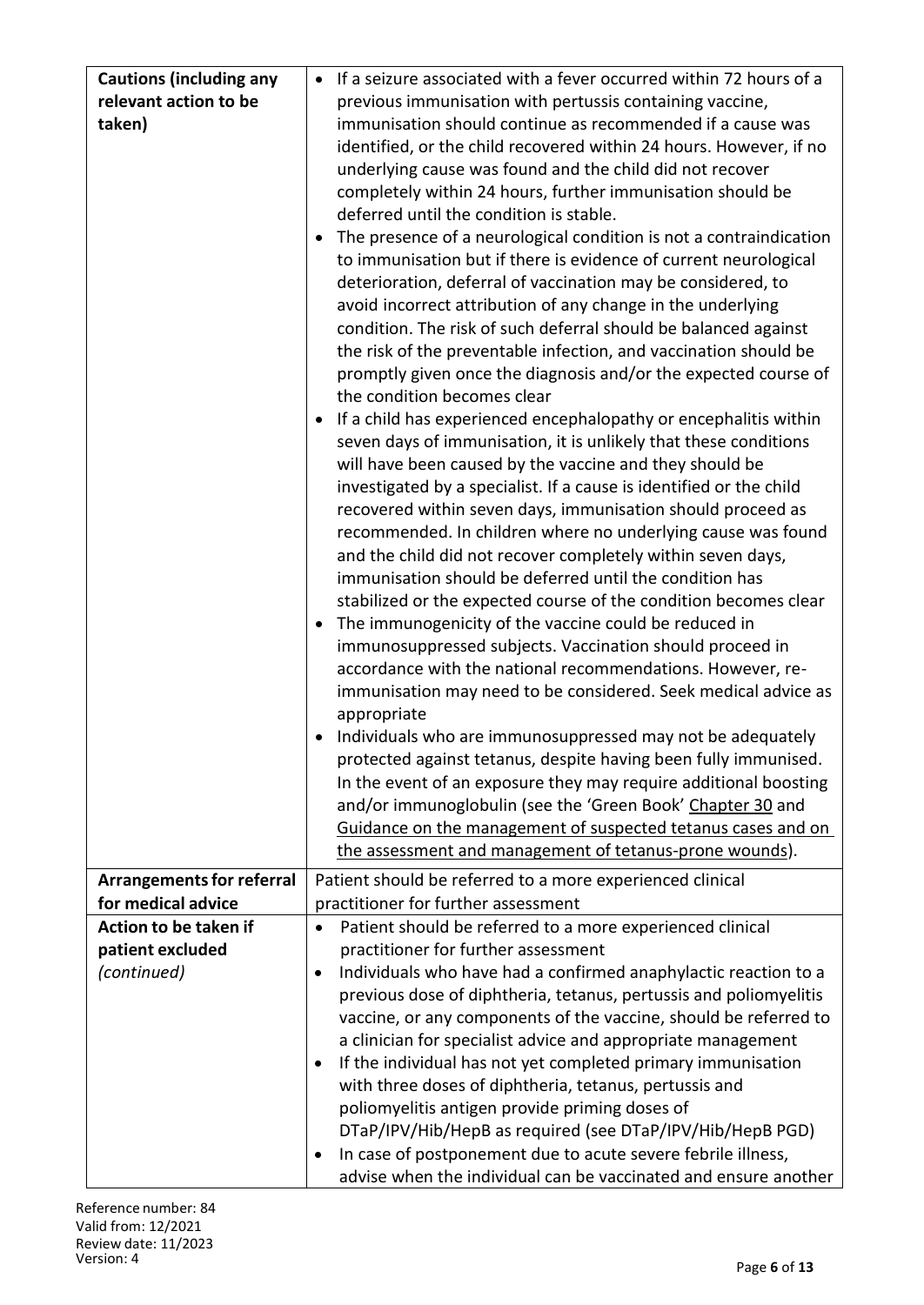| Action to be taken if |           | appointment is arranged                                             |
|-----------------------|-----------|---------------------------------------------------------------------|
| patient excluded      |           | Seek appropriate advice from the local Screening and                |
|                       |           | Immunisation Team, local Health Protection Team, Outbreak           |
|                       |           | Control Team or the individual's clinician where appropriate.       |
|                       |           | The risk to the individual of not being immunised must be taken     |
|                       |           | into account                                                        |
|                       |           | Document the reason for exclusion and any action taken in the       |
|                       |           | individual's clinical records                                       |
|                       | ٠         | Inform, or refer to, the GP or a prescriber as appropriate          |
| Action to be taken if | $\bullet$ | Informed consent, from the individual or a person legally able to   |
| patient declines      |           | act on the person's behalf, must be obtained for each               |
| treatment             |           | administration. Where a person lacks the capacity, in               |
|                       |           | accordance with the current Isle of Man legislation, a decision to  |
|                       |           | vaccinate may be made in the individual's best interests. For       |
|                       |           | further information on consent see Chapter 2 of 'The Green          |
|                       |           | Book'                                                               |
|                       | ٠         | Advise the individual/parent/carer about the protective effects     |
|                       |           | of the vaccine, the risks of infection and potential complications. |
|                       |           | Document advice given, and the decision reached                     |
|                       |           | Inform or refer to the GP as appropriate                            |

### **8. Details of the medicine**

| Name, form and strength    | Diphtheria, tetanus, pertussis (acellular, component) and                     |  |  |
|----------------------------|-------------------------------------------------------------------------------|--|--|
| of medicine                | poliomyelitis (inactivated) vaccine (adsorbed):                               |  |  |
|                            | Repevax <sup>®</sup> , suspension for injection in pre-filled syringe         |  |  |
|                            | (reduced antigen content), dTaP/IPV                                           |  |  |
|                            | Boostrix®-IPV, suspension for injection in pre-filled syringe                 |  |  |
|                            | (reduced antigen content), dTaP/IPV                                           |  |  |
| Legal category             | Prescription Only Medicine (POM)                                              |  |  |
| <b>Black triangle</b> ▼    | No                                                                            |  |  |
| Indicate any off-label use | Administration to individuals who have experienced an<br>$\bullet$            |  |  |
| (if relevant)              | encephalopathy of unknown origin within 7 days of previous                    |  |  |
| (continued)                | vaccination with a pertussis-containing vaccine is off-label but              |  |  |
|                            | may proceed once the cause is identified or the condition has                 |  |  |
|                            | been stabilized in accordance with the recommendations in                     |  |  |
|                            | Chapter 24 of Immunisation Against Infectious Disease: the                    |  |  |
|                            | 'Green Book'                                                                  |  |  |
|                            | The vaccine product SPCs do not make reference to use of                      |  |  |
|                            | dTaP/IPV for the management of outbreak, cases or contacts but                |  |  |
|                            | do include use of the vaccine as a booster and state that the                 |  |  |
|                            | vaccine should be administered in accordance with official                    |  |  |
|                            | recommendations. Vaccination is therefore recommended under                   |  |  |
|                            | this PGD in accordance with the relevant chapters of the Green                |  |  |
|                            | Book and associated national guidelines (see Dose and frequency               |  |  |
|                            | of administration)                                                            |  |  |
|                            | Vaccine should be stored according to the conditions detailed in<br>$\bullet$ |  |  |
|                            | the Storage section below. However, in the event of an                        |  |  |
|                            | inadvertent or unavoidable deviation of these conditions refer to             |  |  |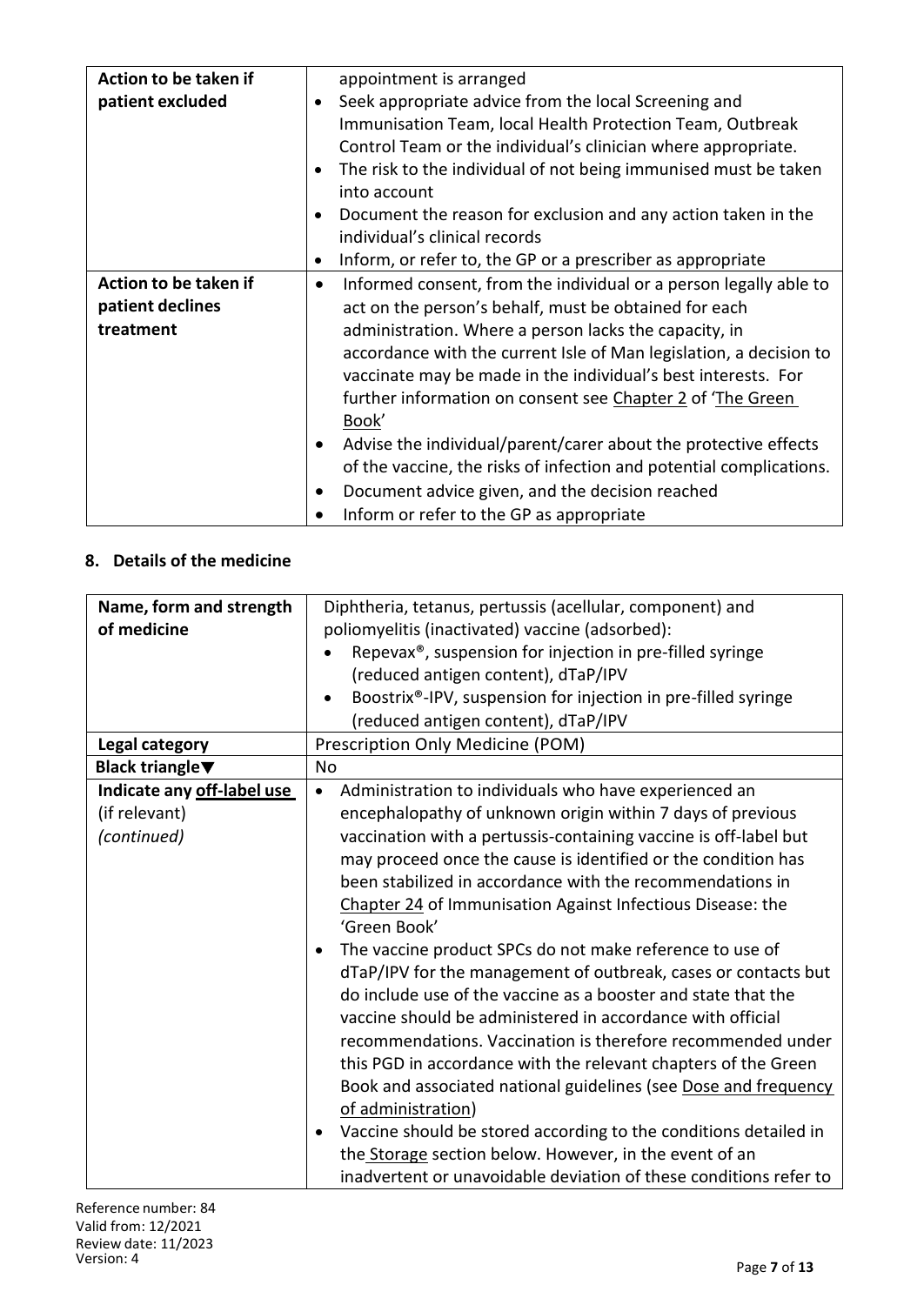| Indicate any off-label use | Vaccine Incident Guidance. Where vaccine is assessed in                     |
|----------------------------|-----------------------------------------------------------------------------|
| (if relevant)              | accordance with these guidelines as appropriate for continued               |
|                            | use this would constitute off-label administration under this PGD           |
|                            | Where a vaccine is recommended off-label consider, as part of               |
|                            | the consent process, informing the individual/parent/carer that             |
|                            | the vaccine is being offered in accordance with national guidance           |
|                            | but that this is outside the product licence                                |
| Route/method of            | Administer by intramuscular injection, preferably into deltoid<br>$\bullet$ |
| administration             | region of the upper arm                                                     |
| Dose and frequency         | Single 0.5ml dose per administration                                        |
| (continued)                |                                                                             |
|                            | <b>Routine Childhood Immunisation Schedule:</b>                             |
|                            |                                                                             |
|                            | The dTaP/IPV booster should ideally be given three years after              |
|                            | completion of the primary course of diphtheria, tetanus,                    |
|                            | pertussis and polio vaccination as the first booster dose and is            |
|                            | recommended as a pre-school vaccine at around 3 years and 4                 |
|                            | months of age though it may be used until 10 years of age                   |
|                            | When primary vaccination has been delayed, this first booster               |
|                            | dose may be given at the scheduled visit provided it is at least            |
|                            | 12 months since the last primary dose was administered                      |
|                            | Where children have had a fourth dose of tetanus, diphtheria                |
|                            | and polio containing vaccine at around 18 months of age, this               |
|                            | dose should be discounted as it may not provide satisfactory                |
|                            | protection until the time of the teenage booster. Additional                |
|                            | doses of DTaPcontaining vaccines given under 3 years of age do              |
|                            | not count as a booster to the primary course in the UK. The                 |
|                            | routine pre-school and subsequent boosters should be given                  |
|                            | according to the UK schedule                                                |
|                            | Management of tetanus prone wound:                                          |
|                            | Individuals with incomplete or uncertain history of tetanus                 |
|                            | immunisation should be vaccinated in accordance with the                    |
|                            | recommendations in the "The Green Book" Chapter 30 Table                    |
|                            | 30.1 and PHE Tetanus Guidance on the management of                          |
|                            | suspected tetanus cases and on the assessment and                           |
|                            | management of tetanus-prone wounds                                          |
|                            | In accordance with those recommendations, individuals who                   |
|                            | are immunosuppressed may require additional boosting                        |
|                            | Individuals may also require human tetanus immunoglobulin.                  |
|                            | Administration of tetanus immunoglobulin is not covered by                  |
|                            | this PGD                                                                    |
|                            |                                                                             |
|                            | Management of cases and contacts of diphtheria:                             |
|                            | Cases and contacts of diphtheria should be managed in                       |
|                            | accordance with Public health control and management of                     |
|                            | diphtheria (in England and Wales) guidelines and                            |
|                            | recommendations from the local health protection team                       |
|                            | Individuals who are fully immunised but have not received                   |
|                            | diphtheria containing vaccine in last 12 months may be given a              |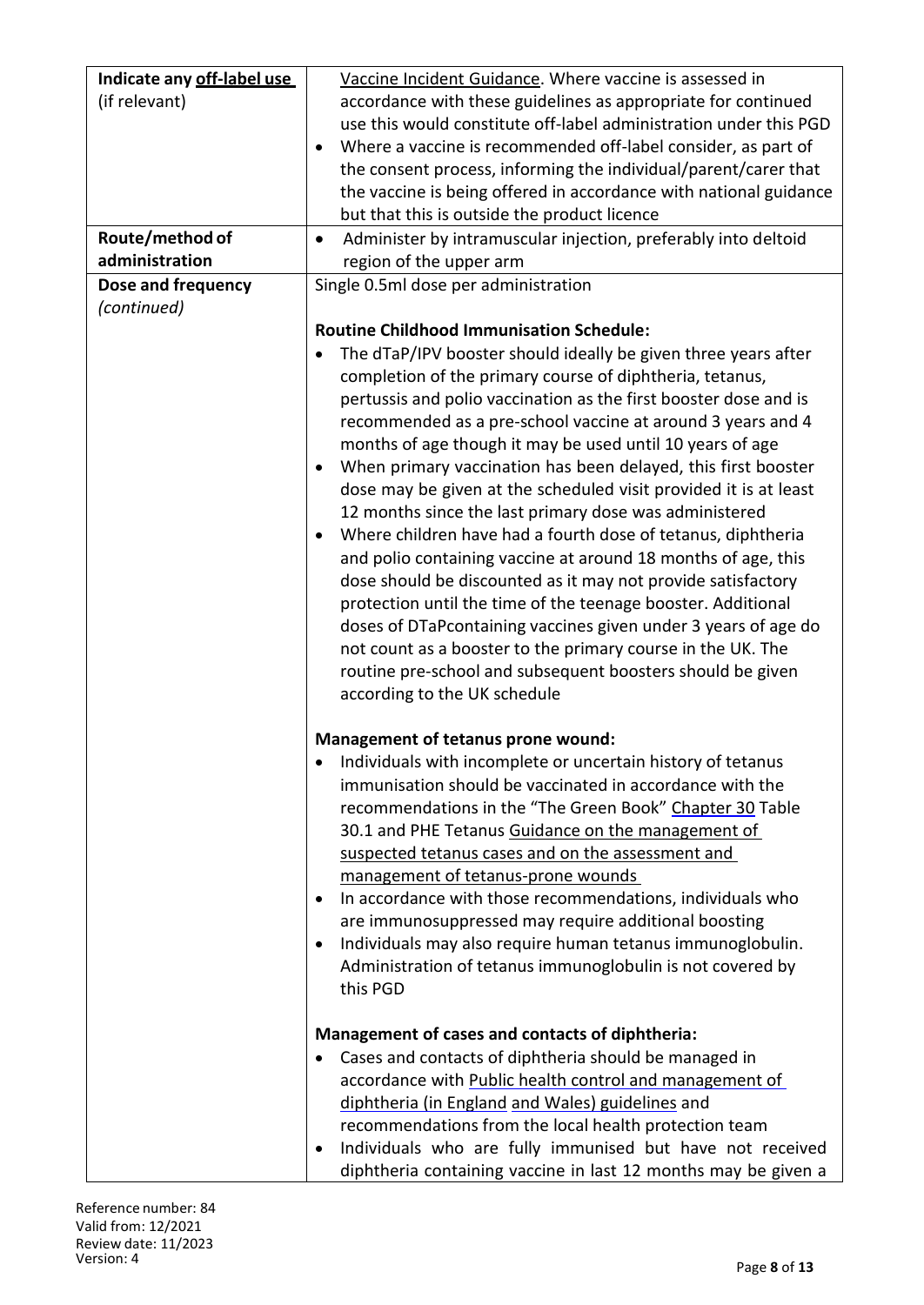| Dose and frequency        | single booster dose of diphtheria containing vaccine                                                                                            |
|---------------------------|-------------------------------------------------------------------------------------------------------------------------------------------------|
| (continued)               |                                                                                                                                                 |
|                           | Management of pertussis outbreak in a school/nursery:                                                                                           |
|                           | Cases and contacts of pertussis in a school/nursery outbreak should                                                                             |
|                           | be managed in accordance with PHE Guidelines for the Public                                                                                     |
|                           | Health Management of Pertussis in England and recommendations                                                                                   |
|                           | from the Outbreak Control Team                                                                                                                  |
|                           |                                                                                                                                                 |
|                           | Management of cases and contacts of polio:                                                                                                      |
|                           | Cases and contacts of polio should be managed in accordance                                                                                     |
|                           | with PHE national polio guidelines: Local and regional services                                                                                 |
|                           | guidelines and recommendations from the local health                                                                                            |
|                           | protection team                                                                                                                                 |
|                           | Management will depend on the level of exposure but may                                                                                         |
|                           | include the administration of a single dose of IPV containing                                                                                   |
|                           | vaccine, regardless of vaccine history                                                                                                          |
| <b>Quantity to be</b>     | Single 0.5ml dose per administration                                                                                                            |
| administered              |                                                                                                                                                 |
| <b>Maximum or minimum</b> | A single booster dose<br>$\bullet$                                                                                                              |
| treatment period          | Other diphtheria, tetanus, pertussis and polio vaccines are                                                                                     |
|                           | recommended for primary immunisation (that is                                                                                                   |
|                           | DTaP/IPV/Hib/HepB) and subsequent boosters (that is the                                                                                         |
|                           | Td/IPV adolescent booster) to complete immunisation in                                                                                          |
|                           | accordance with national recommendations                                                                                                        |
| <b>Storage</b>            | Store at +2°C to +8°C<br>$\bullet$                                                                                                              |
|                           | Store in original packaging in order to protect from light                                                                                      |
|                           | Do not freeze                                                                                                                                   |
|                           | In the event of an inadvertent or unavoidable deviation of these<br>$\bullet$<br>conditions vaccine that has been stored outside the conditions |
|                           |                                                                                                                                                 |
|                           | stated above should be quarantined and risk assessed for<br>suitability of continued off-label use or appropriate disposal,                     |
|                           | refer to PHE Vaccine Incident Guidance                                                                                                          |
| <b>Adverse effects</b>    | Local reactions following vaccination are very common ie pain,<br>$\bullet$                                                                     |
|                           | swelling or redness at the injection site. A small painless nodule                                                                              |
|                           | may form at the injection site                                                                                                                  |
|                           | Common adverse reactions include fever, irritability,                                                                                           |
|                           | headache, nausea, diarrhoea, vomiting, rash, arthralgia,                                                                                        |
|                           | appetite loss, malaise, fatigue/asthenia, dermatitis, bruising                                                                                  |
|                           | and pruritus                                                                                                                                    |
|                           | Hypersensitivity reactions, such as bronchospasm,                                                                                               |
|                           | angioedema, urticaria, and anaphylaxis can occur but are                                                                                        |
|                           | very rare                                                                                                                                       |
|                           | A detailed list of adverse reactions is available in the vaccine's                                                                              |
|                           | SPC, which is available from the electronic Medicines                                                                                           |
|                           | Compendium website:www.medicines.org.uk                                                                                                         |
| <b>Records to be kept</b> | The administration of any medication given under a PGD must be<br>$\bullet$                                                                     |
|                           | recorded within the patient's medical records                                                                                                   |
|                           | See Appendix C for more information                                                                                                             |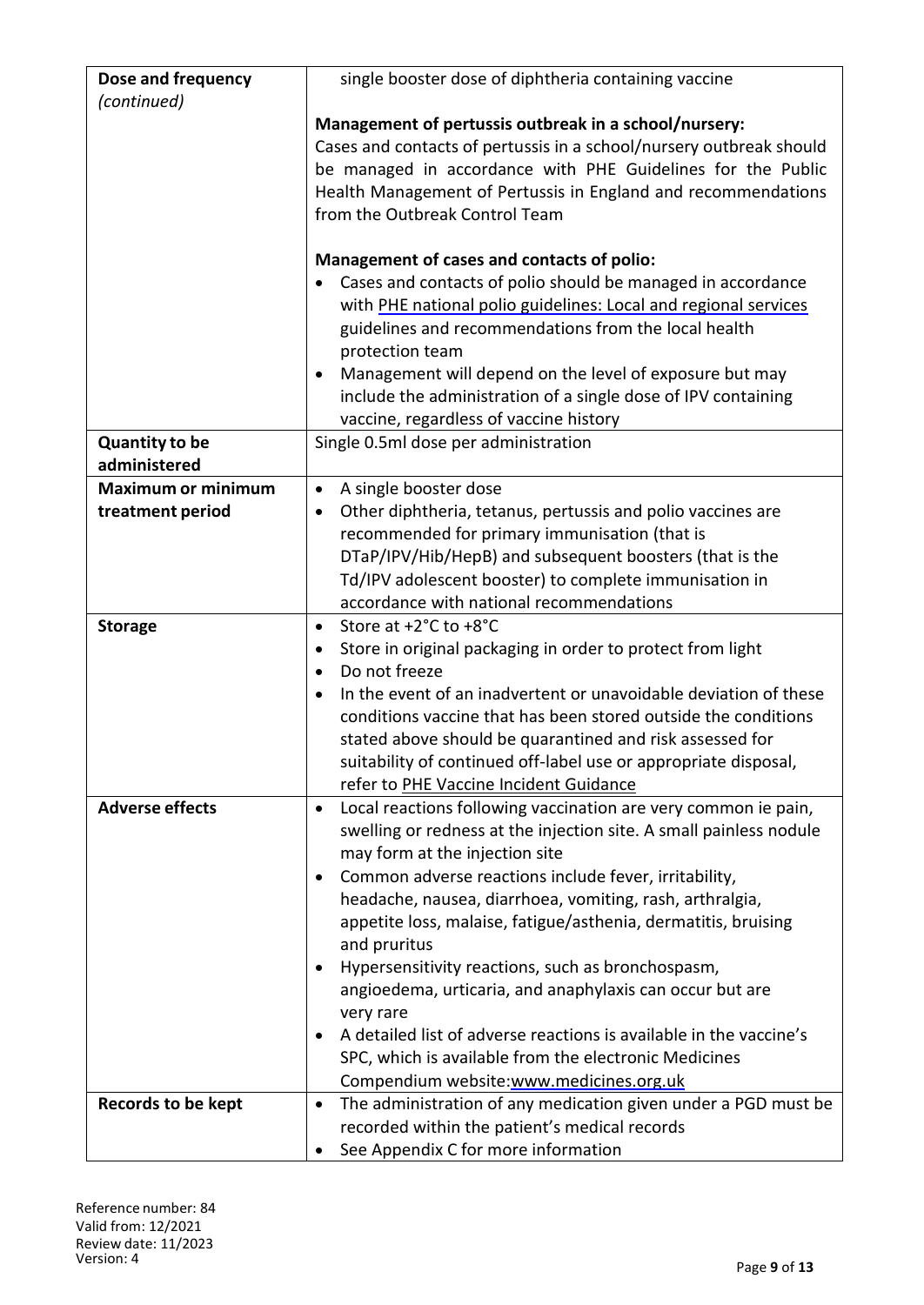#### **9. Patient information**

| Verbal/Written             |           | Verbal information must be given to patients and or carers for all |
|----------------------------|-----------|--------------------------------------------------------------------|
| information to be given to |           | medication being administered under a PGD                          |
| patient or carer           | $\bullet$ | Where medication is being supplied under a PGD, written            |
|                            |           | patient information leaflet must also be supplied                  |
|                            |           | A patient information leaflet is available on request              |
|                            |           | Immunisation promotional material may be provided as               |
|                            |           | appropriate:                                                       |
|                            |           | Pre-school immunisations: guide to vaccinations (2 to 5 years)     |
|                            |           | Available from:                                                    |
|                            |           | www.gov.uk/government/collections/immunisation                     |
| Follow-up advice to be     | $\bullet$ | If symptoms do not improve or worsen or you become unwell,         |
| given to patient or carer  |           | seek medical advice immediately                                    |
|                            | $\bullet$ | Inform the individual/carer/parent of possible side effects and    |
|                            |           | their management                                                   |
|                            |           | The individual/carer/parent should be advised to seek medical      |
|                            |           | advice in the event of an adverse reaction                         |
|                            |           | When administration is postponed advise the                        |
|                            |           | individual/carer/parent when to return for vaccination             |

#### **10. Appendix A**

#### **References**

- 1. British National Formulary (BNF) 2019 available online: https://bnf.nice.org.uk
- 2. Nursing and Midwifery (2018) "The code" available online: https://www.nmc.org.uk
- 3. Current Health Care Professions Council standards of practice
- 4. General Pharmaceutical Council standards
- 5. The General Optical Council
- 6. Electronic medicines compendium available online: https://www.medicines.org.uk

#### **DTaP/IPV and dTaP/IPV vaccine**

- Immunisation Against Infectious Disease: The Green Book Chapter [15,](https://www.gov.uk/government/publications/diphtheria-the-green-book-chapter-15) Chapter 26 and Chapter 30. Last updated 19 April 2013. Chapter 24. Last updated 7 April 2016 https://www.gov.uk/government/collections/immunisation-against- infectious-disease-thegreen-book
- Summary of Product Characteristic for Repevax®, Sanofi Pasteur. 7 April 2019. <http://www.medicines.org.uk/emc/medicine/15256>
- Summary of Product Characteristic for Boostrix®-~IPV, GlaxoSmithKline UK. 2 January 2019.http://www.medicines.org.uk/emc/medicine/5302
- NHS public health functions agreement 2018-19, Service Specification No.9. DTaP/IPV and dTaP/IPV pre-school booster immunisation programme. September 2018. https://www.england.nhs.uk/publication/public-health-national-service-specifications/
- Vaccination of individuals with uncertain or incomplete immunisation status. Public Health England. Updated 22 August 2019. https://www.gov.uk/government/publications/vaccination-of- individuals-with-uncertain-orincomplete-immunisation-status
- Public health control and management of diphtheria (in England and Wales) guidelines. Public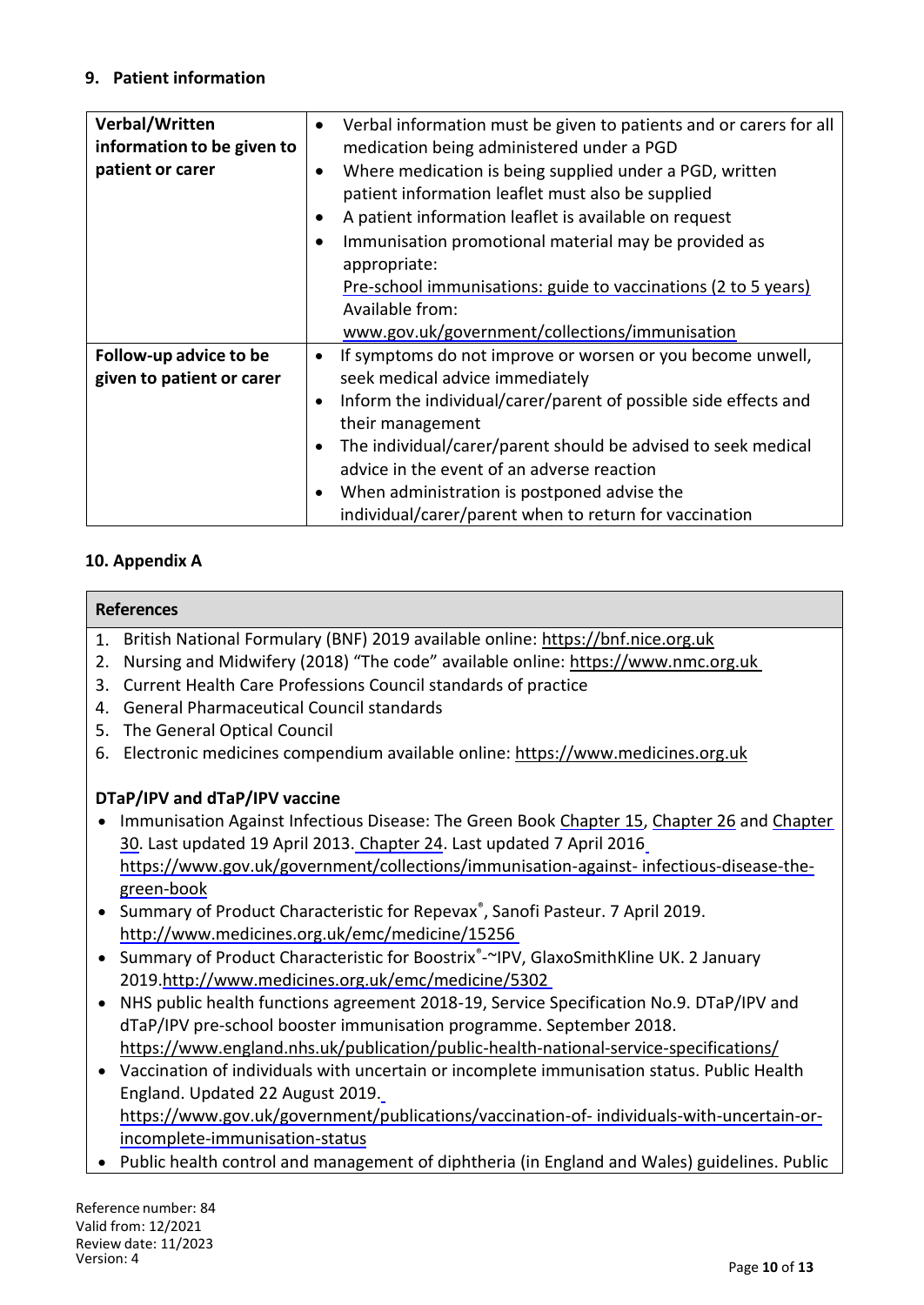Health England. 24 March 2015. [https://www.gov.uk/government/publications/diphtheria](https://www.gov.uk/government/publications/diphtheria-public-health-control-and-management-in-england-and-wales)[public-](https://www.gov.uk/government/publications/diphtheria-public-health-control-and-management-in-england-and-wales) health-control-and-management-in-england-and-wales

- Guidelines for the Public Health Management of Pertussis in England. Published May 2018. [https://www.gov.uk/government/publications/pertussis-guidelinesfor-public-health](https://www.gov.uk/government/publications/pertussis-guidelinesfor-public-health-management)[management](https://www.gov.uk/government/publications/pertussis-guidelinesfor-public-health-management)
- PHE national polio guidelines: Local and regional services. Public Health England. 26 September 2019. https://www.gov.uk/government/publications/polio-national- [guidelines](https://www.gov.uk/government/publications/polio-national-guidelines)

### **General**

- Health Technical Memorandum 07-01: Safe Management of Healthcare Waste. Department of Health 20 March 2013. https://www.gov.uk/government/publications/guidance-on-thesafemanagement-of-healthcare-waste
- National Minimum Standards and Core Curriculum for Immunisation Training. Published February 2018. [https://www.gov.uk/government/publications/national-minimumstandards](https://www.gov.uk/government/publications/national-minimumstandards-and-core-curriculum-for-immunisation-training-forregistered-healthcare-practitioners)[and-core-curriculum-for-immunisation-training-forregistered-healthcare-practitioners](https://www.gov.uk/government/publications/national-minimumstandards-and-core-curriculum-for-immunisation-training-forregistered-healthcare-practitioners)
- NICE Medicines Practice Guideline 2 (MPG2): Patient Group Directions. Published March 2017. https://www.nice.org.uk/guidance/mpg2
- NICE MPG2 Patient group directions: competency framework for health professionals using patient group directions. Updated March 2017. https://www.nice.org.uk/guidance/mpg2/resources
- PHE Immunisation Collection<https://www.gov.uk/government/collections/immunisation>
- PHE Vaccine Incident Guidance [https://www.gov.uk/government/publications/vaccine](https://www.gov.uk/government/publications/vaccine-incidentguidance-responding-to-vaccine-errors)[incidentguidance-responding-to-vaccine-errors](https://www.gov.uk/government/publications/vaccine-incidentguidance-responding-to-vaccine-errors)
- **11. Appendix B**

### **Health professionals agreed to practice**

- Each registered healthcare professional will hold their own Competency framework which will be signed and agreed by their mentor
- A mentor is defined within the Manx Care policy as any ward/area managers, sisters, senior nurses, GPs, pharmacists or senior paramedics who has completed the PGD training themselves

## **12. Appendix C**

| Route/method of<br>administration | When administering at the same time as other vaccines care<br>$\bullet$<br>should be taken to ensure that the appropriate route of<br>injection is used for all the vaccinations. The vaccines should be<br>given at separate sites, preferably in different limbs. If given in<br>the same limb, they should be given at least 2.5cm apart. The<br>site at which each vaccine was given should be noted in the<br>individual's records<br>The vaccine's normal appearance is a uniform cloudy, white<br>$\bullet$<br>suspension which may sediment during storage. Shake the<br>prefilled syringe well to uniformly distribute the suspension<br>before administering the vaccine<br>The vaccine should not be used if discoloured or foreign<br>$\bullet$<br>particles are present in the suspension<br>The vaccine's SPC provides further guidance on administration<br>$\bullet$<br>and is available from the electronic Medicines Compendium |
|-----------------------------------|---------------------------------------------------------------------------------------------------------------------------------------------------------------------------------------------------------------------------------------------------------------------------------------------------------------------------------------------------------------------------------------------------------------------------------------------------------------------------------------------------------------------------------------------------------------------------------------------------------------------------------------------------------------------------------------------------------------------------------------------------------------------------------------------------------------------------------------------------------------------------------------------------------------------------------------------------|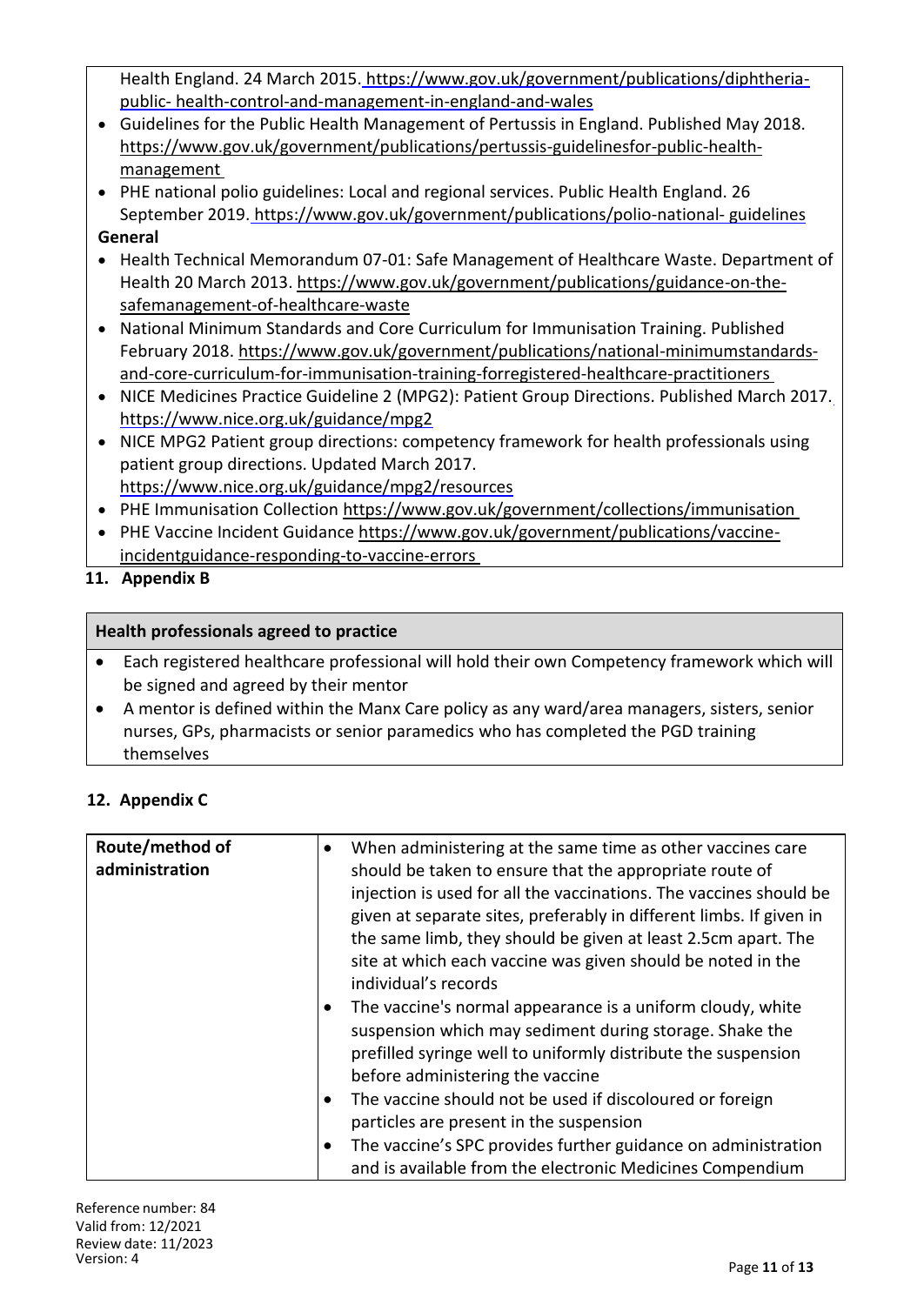|                           | website: www.medicines.org.uk                                             |  |  |
|---------------------------|---------------------------------------------------------------------------|--|--|
|                           | For individuals with a bleeding disorder, vaccines normally               |  |  |
|                           |                                                                           |  |  |
|                           | given by an intramuscular route should be given in accordance             |  |  |
|                           | with the recommendations in the 'Green Book' Chapter 4 or                 |  |  |
|                           | the product's SPC                                                         |  |  |
| <b>Disposal</b>           | Equipment used for immunisation, including used vials, ampoules,          |  |  |
|                           | or discharged vaccines in a syringe or applicator, should be              |  |  |
|                           | disposed of safely in a UN-approved puncture-resistant 'sharps'           |  |  |
|                           | box, according to local authority regulations and guidance in the         |  |  |
|                           | technical memorandum 07-01: Safe management of healthcare                 |  |  |
|                           | waste (Department of Health, 2013)                                        |  |  |
| <b>Drug interactions</b>  | Immunological response may be diminished in those receiving               |  |  |
|                           | immunosuppressive treatment. Vaccination is recommended                   |  |  |
|                           | even if the antibody response may be limited                              |  |  |
|                           | May be given at the same time as other vaccines<br>$\bullet$              |  |  |
|                           | A detailed list of drug interactions is available in the SPC, which       |  |  |
|                           | is available from the electronic Medicines Compendium                     |  |  |
|                           | website: www.medicines.org.uk                                             |  |  |
| <b>Records to be kept</b> | that valid informed consent was given                                     |  |  |
|                           | name of individual, address, date of birth and GP with whom               |  |  |
|                           |                                                                           |  |  |
|                           | the individual is registered<br>name of vaccinator                        |  |  |
|                           |                                                                           |  |  |
|                           | name and brand of vaccine                                                 |  |  |
|                           | date of administration                                                    |  |  |
|                           | dose, form and route of administration of vaccine                         |  |  |
|                           | quantity administered<br>$\bullet$                                        |  |  |
|                           | batch number and expiry date                                              |  |  |
|                           | anatomical site of vaccination                                            |  |  |
|                           | advice given, including advice given if excluded or declines              |  |  |
|                           | vaccination                                                               |  |  |
|                           | details of any adverse drug reactions and actions taken                   |  |  |
|                           | supplied via PGD                                                          |  |  |
|                           | Records should be signed and dated (or a password-controlled<br>$\bullet$ |  |  |
|                           | vaccinator's record on e-records)                                         |  |  |
|                           | All records should be clear, legible and contemporaneous<br>$\bullet$     |  |  |
|                           | This information should be recorded in the individual's GP                |  |  |
|                           | record. Where vaccine is administered outside the GP setting              |  |  |
|                           | appropriate health records should be kept and the individual's            |  |  |
|                           | GP informed.                                                              |  |  |
|                           | The local Child Health Information Systems team (Child Health             |  |  |
|                           | Records Department) must be notified using the appropriate                |  |  |
|                           | documentation/pathway as required by any local or                         |  |  |
|                           | contractual arrangement                                                   |  |  |
|                           | A record of all individuals receiving treatment under this PGD            |  |  |
|                           |                                                                           |  |  |
|                           | should also be kept for audit purposes in accordance with local           |  |  |
|                           | policy                                                                    |  |  |